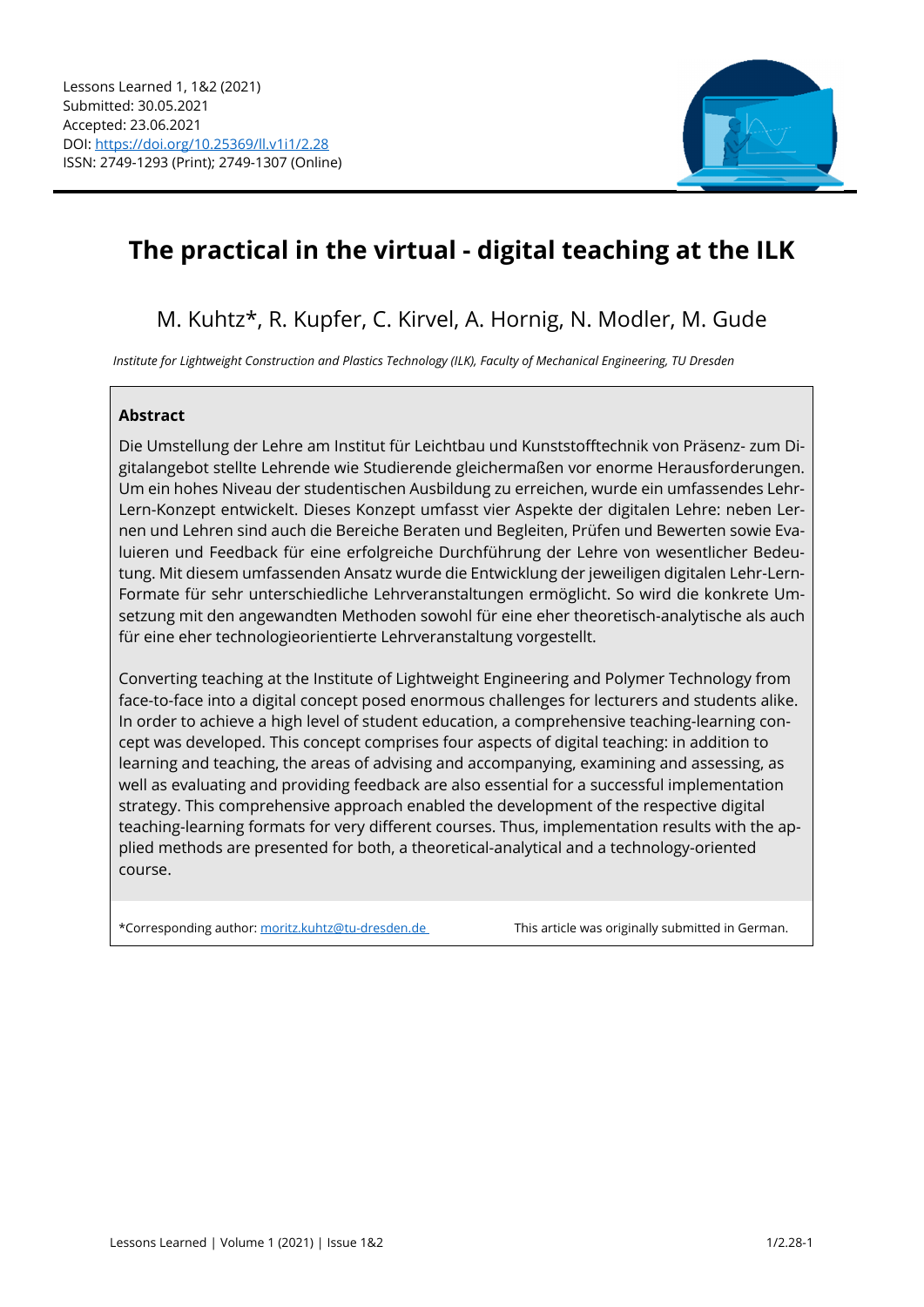# **1. Adjustment of teaching at the ILK**

Like most institutes of the TU Dresden (TUD), the Institute of Lightweight Engineering and Polymer Technology (ILK) was forced to move its entire (face-to-face) teaching programme with more than 15 courses into the digital space. In addition to the challenge of preparing content appropriately, it also had to be made accessible to students. There has been experience in using the OPAL learning platform since 2014, although it was mostly used for providing scripts and organisational information.

In addition to the need of digital rooms, which were only available to a greater extent and capacity in the course of the first weeks of the semester, there was also the requirement to make the lectures available in video formats. The intention was giving students the opportunity to avoid highly frequented time slots with sometimes high server utilisation and to download or stream course material for selfstudy according their own time planing. A central video platform is available for making video files accessible, which on the one hand can be very large and also have different formats. Before the introduction of the *Video Campus Saxony* (VCS, starting in winter semester 2020/21), the streaming service MAGMA was used at the TUD. For the majority of lecturers, using MAGMA was new and unfamiliar. Video files will be uploaded by the lecturer, but must then be optimised by the plattform so that they can be played smoothly and barrierfree on any computer system. Due to the sudden large upload volume at the beginning of the semester and the necessary transcoding processes, there were sometimes waiting times of several days before the lecture videos were available. Some lecturers helped themselves with provisional solutions, for example by making the files available via their official cloud store or by exhausting the storage capacity of OPAL (1 GB). The introduction of the new video platform (VCS) has shortened waiting times and simplified handling. The disadvantage, however, is that it is no longer possible to file in a structured manner in folders. The ILK refrained from using private services such as *Youtube* or *Vimeo*.

It was also necessary fundamentally changing communication with students. Whereas before "digitalisation" announcements for changes of dates, SHK applications, etc. were essentially made verbally during the courses. After cancellation of all live lectures only the digital way was usable. Obviously, the faculty decided to use OPAL for this purpose and advertised it prominently on the homepage as well as via e-mail distribution lists - especially directed at students. For this purpose, a catalogue of all courses with the corresponding internet addresses of the OPAL courses was provided. Older semesters may be used accessing OPAL, but first-year students lack experience in using it. Providing the virtual addresses and the announcement that all communication for the courses would take place solely via OPAL, the way in which teaching material and longerterm information is made permanently available could be standardised at the faculty and thus also at the ILK.

With OPAL, a central, albeit only virtual, point of contact has been established through which important news can be quickly and widely distributed to students and teachers.

#### **2. Dimensions of digital teaching**

The summer semester 2020 presented students of lightweight engineering and the staff of the ILK with enormous challenges, especially in practical lectures. In contrast to normal lectures, which could be transferred into cyberspace after an acclimatization phase but with increased effort, the preparation, implementation and follow-up of digital exercises and practical courses require entirely new didacticmethodical learning-teaching concepts. The experience gained in the process was mostly used on a weekly basis iteratively improving the teaching-learning concepts. Four aspects of digital teaching were focused on in particular:

- 1. learn and teach,
- 2. advise and guide,
- 3. check and assess, and
- 4. evaluate and feedback.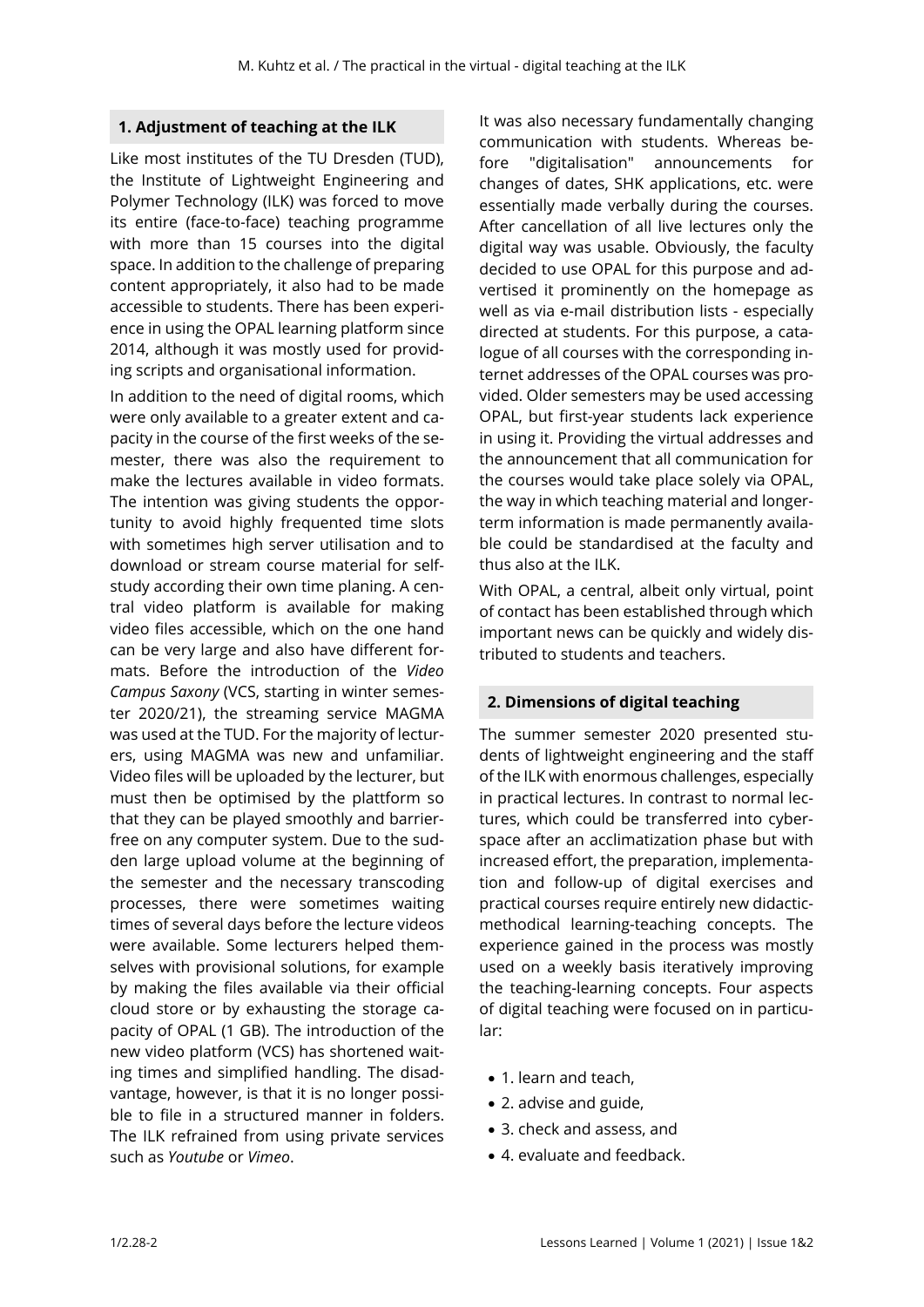

*Fig. 1: Dimensions of the digital teaching-learning formats tested at the ILK with exemplary fields of application* 

Figure 1 provides an overview of the dimensions of the teaching-learning formats tested at the ILK, each with exemplary applications.

At the beginning of the semester, activities were concentrated in the area of teaching and learning. Here, the activities focused on the digitisation of documents for lecture, exercise and laboratory work as well as the establishment of digital communication channels.

Exchange among students and between students and teachers is essential for successful teaching. The semester-long counselling and support took place through different channels, which had to be established in the course of the semester. In retrospect, this dimension of digital teaching still needs to be greatly expanded.

The conversion of the examinations to a partially digital OPAL-ONYX format was supported by semester-long self-tests and a mock examination, so that content-related and technical challenges could be addressed by students and lecturers alike.

An important building block for the continuous improvement of teaching, whether digital or analogue, is qualified feedback from students. This was obtained whenever possible through direct teacher-learner discussions.

In addition, the OPAL evaluation modules of the Faculty of Mechanical Engineering were used. It can be seen that relatively few students take the opportunity to provide feedback on the teaching-learning concepts that have been implemented. The activation of students needs to be increased in the coming semesters.

In the following, the collected findings on the teaching-learning concepts in the digital summer semester 2020 are presented and compared on the basis of two courses (LV) in the eighth semester: The applied methods are considered both for a more theoretical-analytical course such as "Calculation of Composite Structures 1" (BerFVS1) with 79 students and for a more technology-oriented course such as "Plastics Processing" (KV) with 103 enrolled students.

# **3. Teaching and learning**

In both courses, the lecture slides were discussed using the audio recording function and made available to the students weekly as a video and PDF script. Additionally, in the summer semester 2020, interactive PowerPoint formats were investigated in which various areas of the slides were discussed only after the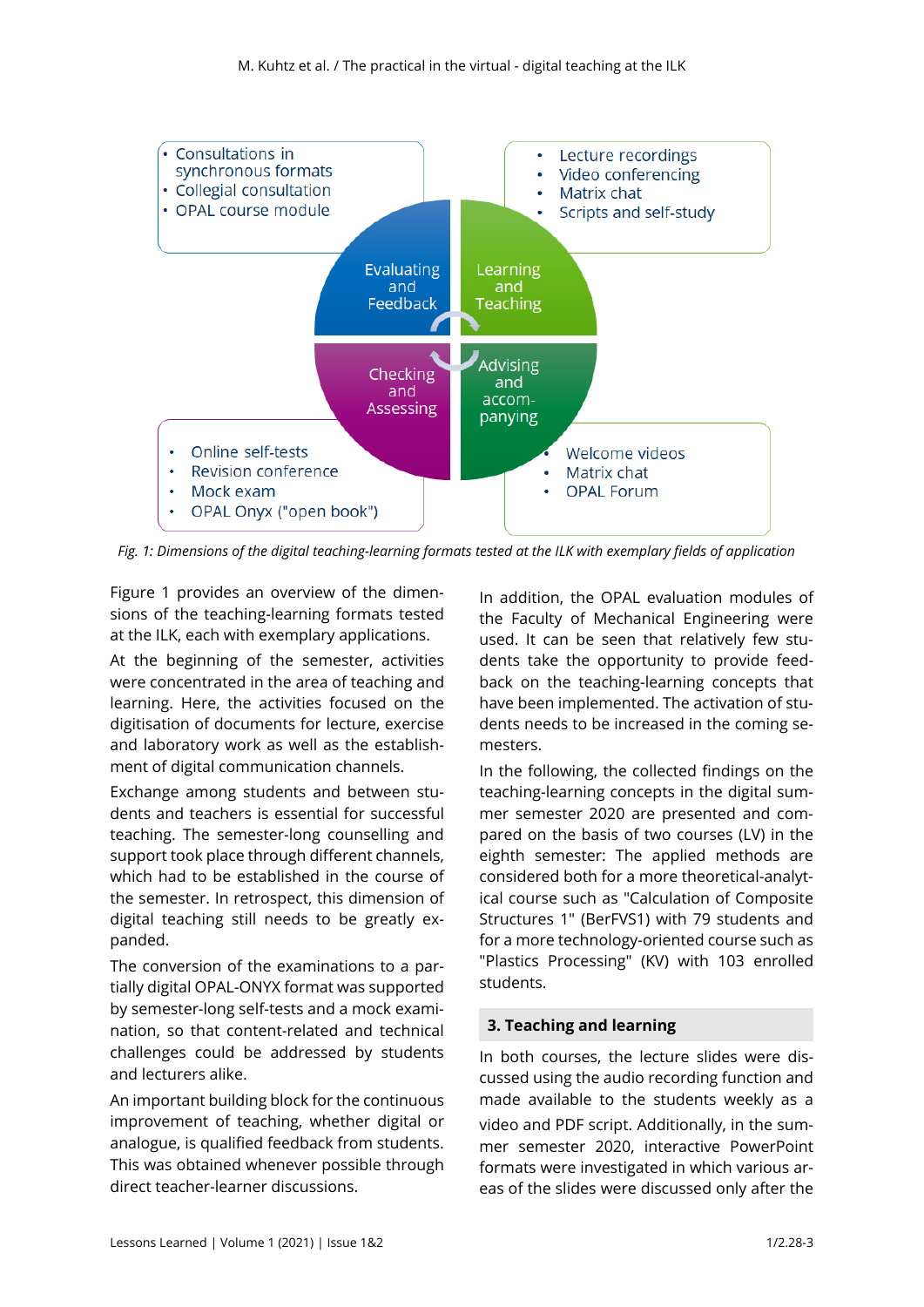push of a button, where individual explanations could thus also be repeated. The feedback was generally positive. However, a high level of programming was required for an intuitive and error-free process, which is why this format could only be used selectively. The use of videos and pen input during lectures was also evaluated very positively. While the lectures were initially provided as PowerPoint slideshows, they were later switched to a video format. Feedback from the students was decisive for this. On the one hand Microsoft PowerPoint is not available for every student and on the other hand it is easier to navigate in videos. Initially, the scripts provided had a password-protected editing lock, which was later relaxed at the request of the students so that comments and markings were also possible in the electronic PDF document.

In order to encourage students to communicate more actively, a consultation will be added to the lecture videos in the summer semester 2021. It will take place at the beginning of each lesson and should give students the opportunity to ask questions about the content covered of previous weeks. Students can then actively prepare for this consultation. Self-tests will be made available in OPAL after each lecture, with approx. 5-6 questions following the format of the examination at the end of the semester, which deal with the contents of the lecture. This procedure meets with lively interest, especially among the active students, and enables the lecturers to assess the current state of knowledge. It helps the students to formulate concrete questions. There has been very positive feedback on the first consultations in the summer semester of 2021, although only around 10-15% of the enrolled students take part.

The exercise outputs in the subject *BerFVS1*  were provided in a similar way using the OPAL education portal. At the time of the planned exercise lesson, the students could ask questions via the subject-specific Matrix-chat in order to solve the tasks independently. Afterwards, the sample solutions were published to give students the opportunity to revise their results if necessary. Formulating and answering the questions was cumbersome and there-

fore only used sporadically. In order to improve the activation of students, synchronous video conferences using *Zoom* were offered from the fourth exercise unit onwards. Technically, the sessions ran smoothly, but passive and active participation was still rather low, at around 20 and 5 people respectively. Possibly the time of the event (Fri. 1.DS) was also unattractive for many students. In the further course of the exercise units, a small programming task needed to be completed. Here, the sample solution and the test of the software were provided as a video.

Although lecture videos and scripts as well as exercises and solutions were made available on a weekly basis, accessing or viewing the documents was rather discontinuous. Figure 2 shows the number of accesses to the Opal module "Teaching materials", in which all teaching materials are summarised, as a progression over the semester. It is noticeable that from week 4 onwards, the number of accesses drops to well below 1 access per student and week. There are several possible explanations for this. It is possible that some students did not use the teaching materials. Perhaps because the learning phase was postponed shortly before the examination. Also, it is possible that some students watched several videos in one week. In any case, the goal of continuous learning was not achieved. Only in the weeks shortly before the exam the access numbers increase to about 1 access per student and week It can be assumed that almost all students had prepared for the exam.

In the subject *KV,* the weekly access numbers to the teaching materials exceeded the number of course participants, so that it can be assumed here that the documents were studied continuously. This is also supported by the access peak observed at the respective lecture date. In addition to the lecture slides discussed, the course also included practical sessions involving work on actual devices and systems. These virtual and interactive sessions usually included an explanation of the equipment with its functions, process videos and exemplary process data sets. Each also contained one or more tasks.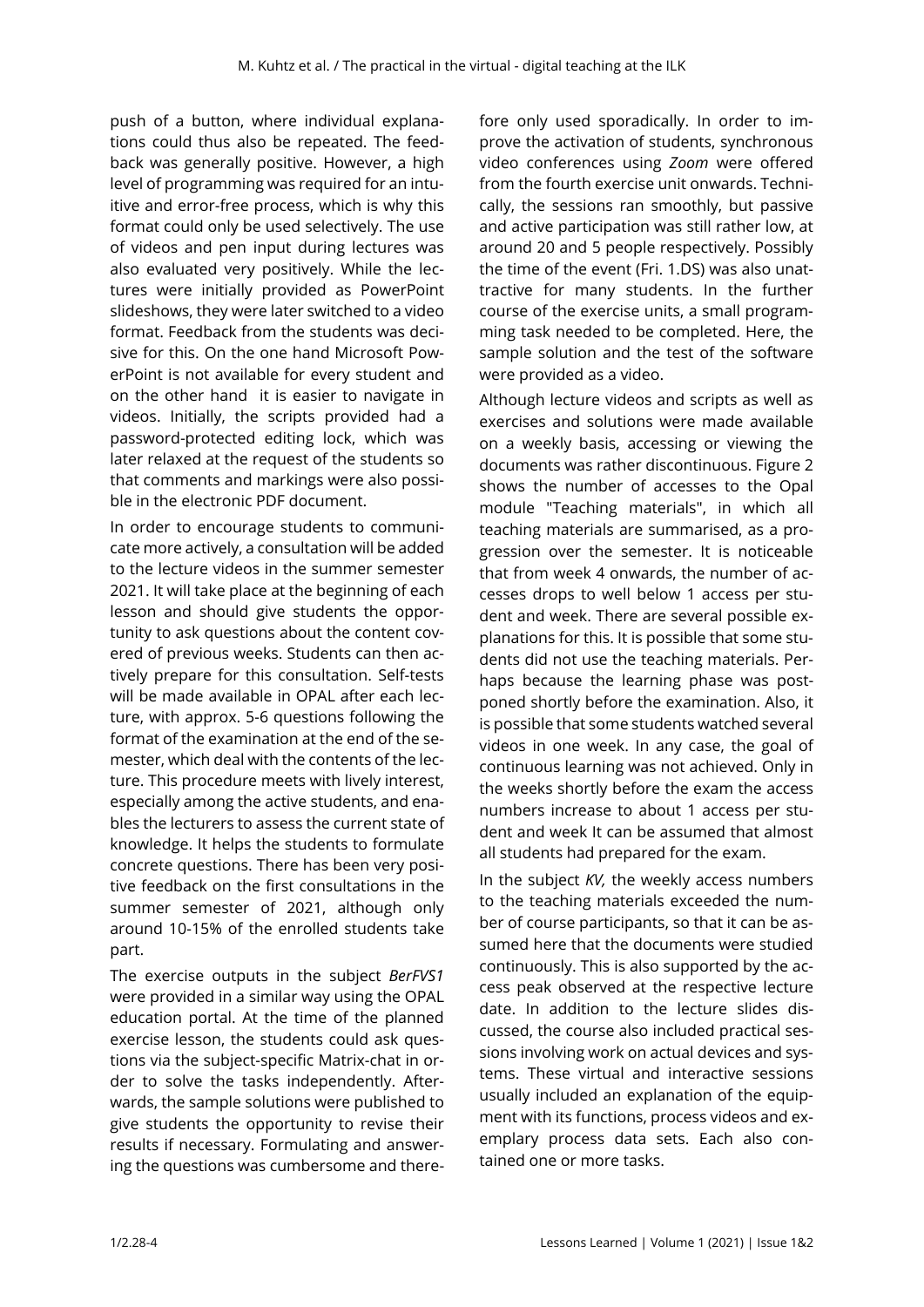

*Fig. 2: Number of accesses to the Opal module "Teaching materials" in the subject BerFVS1* 

The virtual sessions were created in Power-Point kiosk mode, with learners able to move freely around the slide set using buttons (see Figure 3). Each slide has an audio commentary, making it potentially accessible. In the summer semester 2021, these interactive documents will be reused and extended to include online consultation.

# **4. Advising and Guiding**

In both courses, different formats were used to guide students during the course of the semester. Essentially, the message function in

Opal and e-mail through Opal were used to inform the students about content-related and organisational matters. These information seem to have been received by the students and no information deficits occurred. In the course *BerFVS1,* a matrix chat room was used to enable a professional exchange. Despite several requests from the supervisors to discuss questions among the students first, there was hardly any exchange among the students. Most of the time, they waited for the supervisor to answer the questions. This may be due to the rather analytical nature of the course.



*Fig. 3: Screenshot from the virtual practical "Melt index test". An intermediate test is shown in which the components are to be assigned. On the left - here folded out - is the menu area.*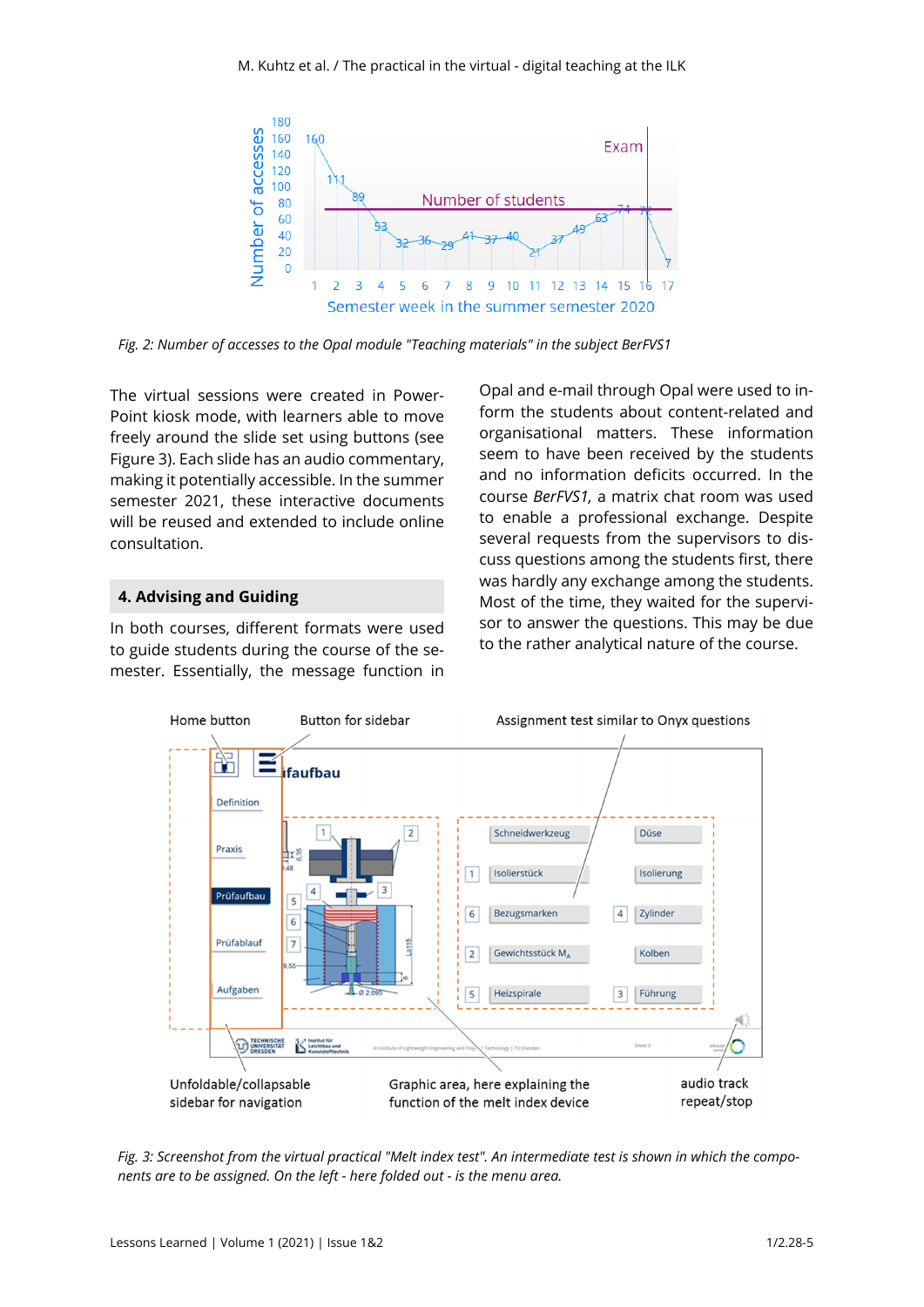In contrast, the Opal forum was initially evaluated in the LV *KV*, although the figures and postings indicated only sporadic use. As in the face-to-face mode, only a few students communicated openly in front of the group. Some chose the personal email route. The questions asked were then posted anonymously in the forum by the course instructor to transfer the information to all students. There is therefore a great demand to lower existing barriers for personal but also for group communication. Experience has shown that this inhibition threshold is quickly lowered in the course of a presentation, so consultations take place in the *KV in the* summer semester.

The use of digital teaching-learning formats offers both opportunities and risks for non-native speaker students. On the one hand, teaching materials can be edited individually, and the use of digital translation tools facilitates both reading comprehension and the writing of academic texts. On the other hand, digital communication makes listening comprehension in synchronous formats more difficult and, as a result, students are little challenged to engage in discussions with teachers and among students.

# **5. Checking and evaluating**

To enable learning during the semester, two self-tests were offered in Opal-Onyx in *Ber-FVS1*, in which the majority of students participated. However, the evaluation of access rates also shows that students used these tests more for exam preparation than for continuous learning.

To prepare the content of the examination, a revision course was conducted as a synchronous video conference without recording. In addition to summarising and focusing on the learning material, the students were able to ask questions about the content. This was used to a similar extent and depth as in previous semesters.

For the technical and organisational preparation of the two digital examinations *BerFVS1*  and *KV*, a digital mock examination was offered, which was used by almost all students. At the same time, the students could partici-

pate in a matrix chat. Here, questions regarding connectivity problems or of general organisational nature were answered in a moderated manner and the individual digital infrastructure was tested. This also included entering or uploading external content created during the examination as, for example in handwritten notes and sketches in the form of scanned documents.

The exams were conducted as digital OPAL exams. Due to the changed framework conditions, the exam questions for *BerFVS1* were conceptually newly created. Since it was not possible to check usage of additional sources, the questions were modified in such a way that this kind of additional material can be used ("open book"). Here, one of the great opportunities of the digital examination becomes apparent, as it was increasingly possible to examine in a competence-oriented manner.

Designing the exam questions proved to be exceedingly time-consuming. The time to answer the examination questions is limited. In addition, open questions that require a free-textbased answer are to be avoided in order to be able to assess the subject knowledge independently of the students' language skills. Also, the pure reproduction of learned knowledge in accordance with the "open book" approach already mentioned above is not sensible. Therefore, the following question formats provided by Opal-Onyx were mainly used:

- Choice (Single / Multiple Choice): Demonstrate basic understanding based on definitional knowledge and transfer to higherlevel contexts.
- Hotspot: Verification of classification and identification skills based on illustrations, e.g. regarding material structure and failure behaviour by means of interactive image areas.
- Cloze / Numerical input: for checking the results of calculation tasks.
- Upload: Possibility to assess individualised results and the ability to abstract, for example in the form of sketches and construction tasks.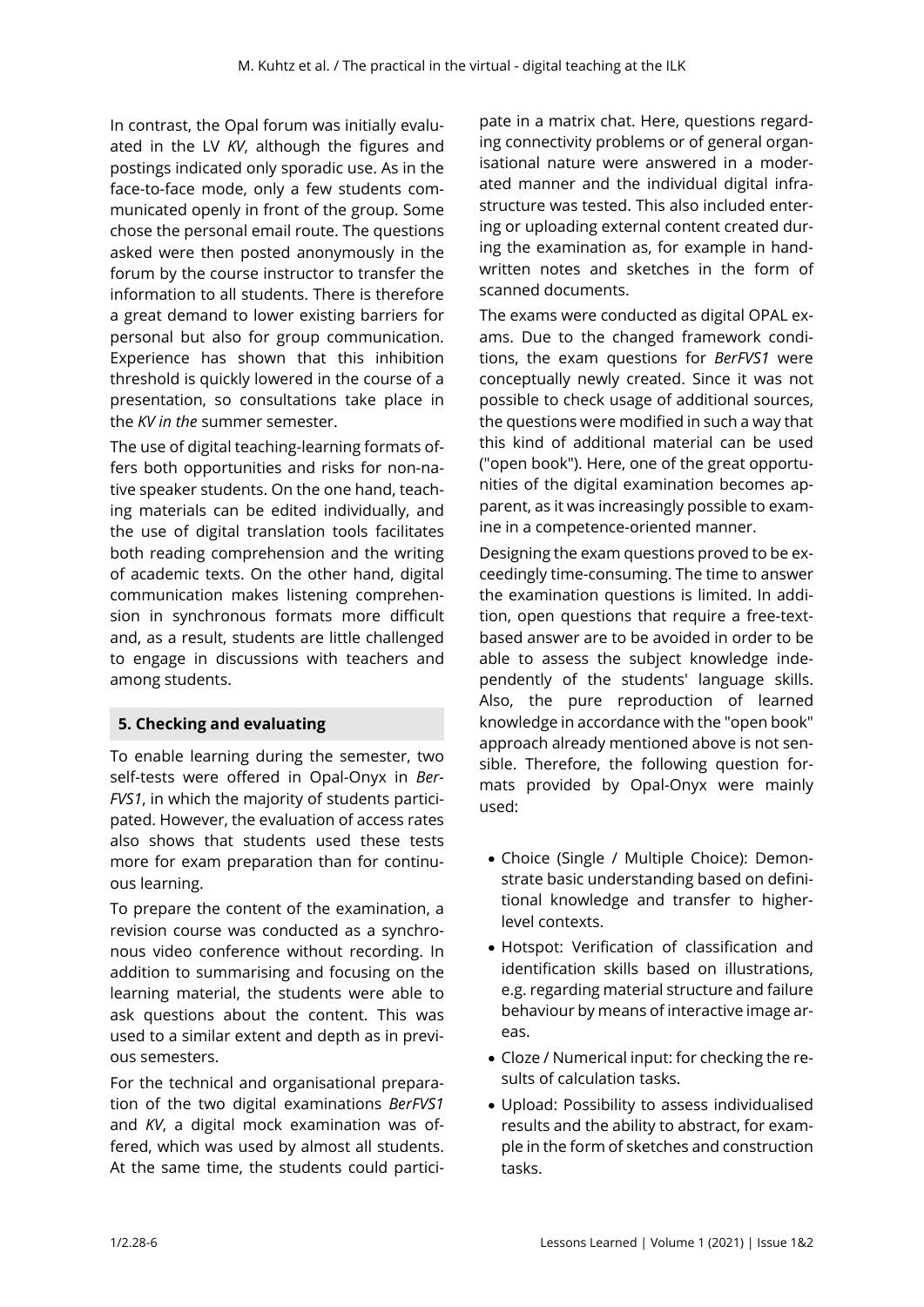On the one hand, there was a lot of uncertainty during the creation of the examination regarding the OPAL. On the other hand, sometimes several versions of a question were created in order to make it difficult for students to exchange questions during the examination. Variable-controlled question types could also be used for this purpose. In order to avoid an increased need to look up questions in the teaching materials, the scope of the questions was increased. At the request of the students, the navigation area was activated in the examination. The sorting of the questions was randomised to prevent synchronous joint working. During the examination period, a matrix chat was available for organisational questions only. The students were instructed that no content-related questions may be asked. This chat was heavily used at the beginning and after the end of the examination. It would be desirable to have a permanent information area for the examiners in the chat area in order to ensure that important information is received by all students. In the course of the examination, however, the chat area is hardly frequented, so that it is not suitable as a medium of communication from the examiner to the students in this time.

Exam evaluation proved to be advantageous for the automatically evaluable part. The manual evaluation of the rest of the questions was similar to the correction of the presence examination. Of course, the readability of the answers is significantly improved.

The distribution of exam results is similar to that of the previous semester. The biggest difference was in the number of grade 5s. A total of eight students did not pass the *BerFVS1 exam.* This is significantly more than in previous exams. It can be assumed here that some students took advantage of the free attempt regulation.

In the subject *KV,* an OPAL-ONYX examination was conducted in the summer semester. In preparation, the students received a question catalogue with 100 questions that lead through all the topics covered in the lecture. Those who work through this catalogue are thus well prepared for the exam. The exam consisted of two parts: an overview part, which essentially asked for knowledge from the subject area, and a calculation part, in which knowledge was to be applied and simple calculations performed. In contrast to *BerFVS1,* the question part was oriented towards the tasks of the previous years. The questions were randomised and asked in linear order, so that the students had to adhere strictly to the order assigned to them. In order to take the changed situation into account (all aids available, possibility of communication among the examinees), there was a stronger focus on quickly testing existing knowledge. The number of tasks was therefore significantly higher than in previous years.

Exam evaluation can be completed much more quickly than in the classic examination format. However, some tasks had to be corrected manually because students interpreted questions or answer options differently than intended, which led to incorrect evaluations in the automatic analysis. In addition, it was found that the high number of questions led to some of the questions in the calculation section not being processed. For some of the questions, blocks of text from the corresponding lecture chapter were copied or transcribed into the answer fields, some of which did not match the question asked.

After the examination, research on relevant platforms revealed that ready-made solutions were shared for the 100 questions from the preparation catalogue, which, however, were not always correct. However, some of these incorrect solutions were used.

It has therefore to be assumed that examination questions which are set in online examinations will also be shared in corresponding collections afterwards. As a consequence, it can be assumed that the question pool must become both more diverse and more complex in order to avoid simple copy-paste algorithms during examinations.

# **6. Evaluating and feedback**

An essential method of giving students opportunities to comment on the implementation of the course was to have the supervisors interview them during the videoconferences. Few students took advantage of this opportunity.